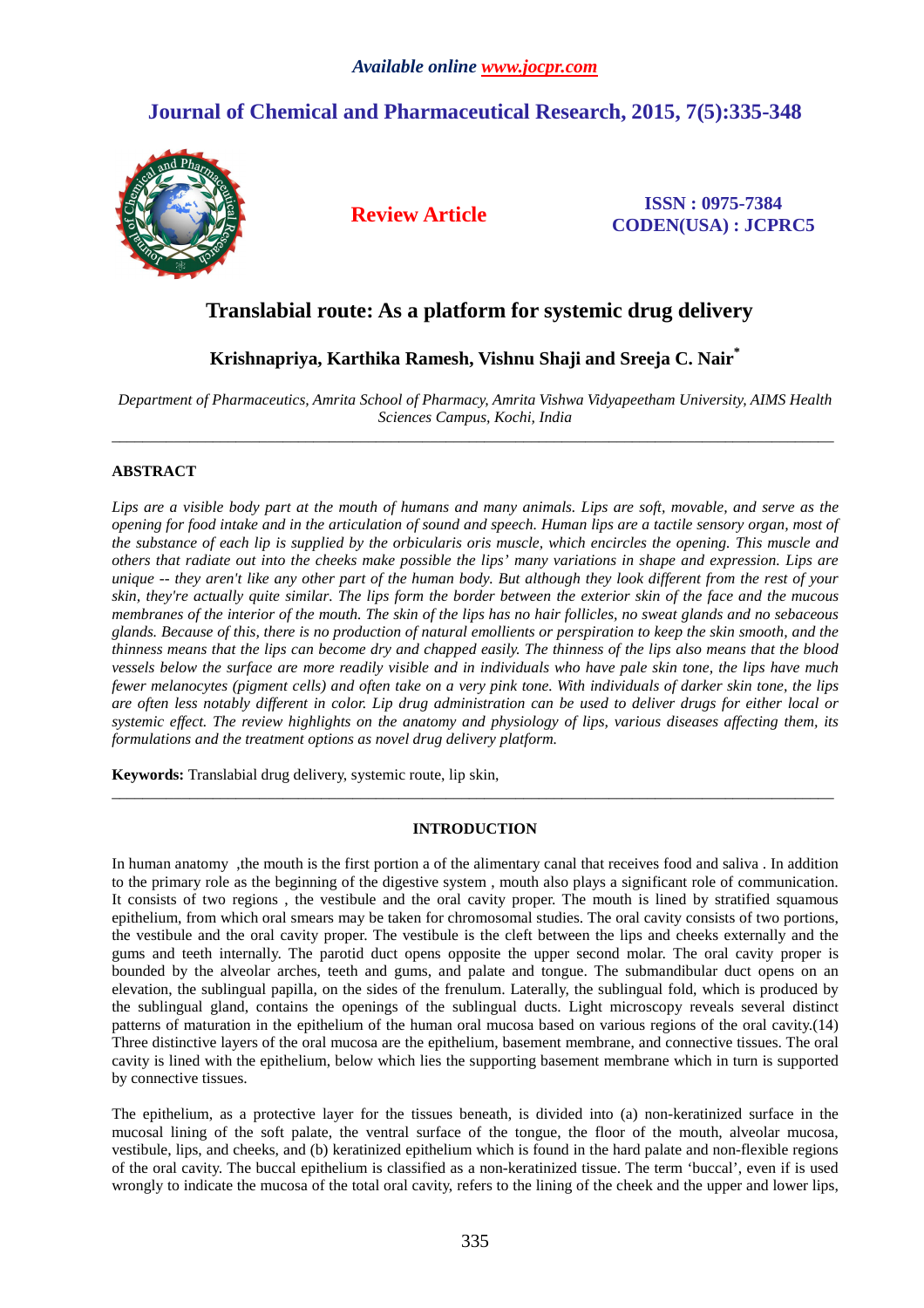which represent one-third of the total oral mucosal surface (Figure : 1). **Lips** are fleshy folds lined externally by skin and internally by mucus membrane and it bounds the oral fissure. The upper and lower lips are referred to as the "Labium superius oris" and "Labium inferius oris" respectively. The junction where the lips meet the surrounding skin of the mouth area is the vermilion border and the typically reddish area within the borders is called the vermilion zone.(17) The mucocutaneous junction lies at the edge of lip are red partly because the skin translucent and partly of the vascular papillae or thelia are unusually long were the mucosal surface is seen. The vermilion border of the upper lip is known as the cupids bow. The fleshy protuberance located in the center of the upper lip is atubercle known by various terms including the procheilon (also spelled prochilon), the "tuberculum labii superioris", and the "labial tubercle". The vertical groove extending from the procheilon to the nasal septum is called the philtrum. The skin of the lip, with three to five cellular layers, is very thin compared to typical face skin, which has up to sixteen layers. With light skin color, the lip skin contains fewer melanocytes (cells which produce melanin pigment, which give skin its colour). Because of this, the blood vessels appear through the skin of the lips, which leads to their notable red coloring. The skin of the lip forms the border between the exterior skin of the face, and the interior mucous membrane of the inside of the mouth. Buccal and mandibular branches of facial nerve supply to lips. These nerve innervations compress the lips together. Profuse bleeding of the lips can be controlled by compressing the labial arteries between the point of hemorrhage and the corner of the mouth. Pulsation of the superior and inferior labial arteries between the labial musculature and the glandular epithelium of the lip mucosa can be felt. Small nodular labial glands are present across the back of lower and upper lips. The fibers encircle the oral orfice within the substance of the lips. Some of the fibers arise near the midline from the maxilla above and the mandible below . Other fibers arise from the deep surface of the skin and pass obliquely to the mucous membrane(18). Many of the fibers are derived from the buccinator muscle.There are various differences between regular skin and lip skin.(Figure 2) The lip skin is not hairy and does not have sweat glands. Therefore it does not have the usual protection layer of sweat and body oils which keep the skin smooth, inhibit pathogens, and regulate warmth. For these reasons, the lips dry out faster and become chapped more easily. (Figure 3)

*\_\_\_\_\_\_\_\_\_\_\_\_\_\_\_\_\_\_\_\_\_\_\_\_\_\_\_\_\_\_\_\_\_\_\_\_\_\_\_\_\_\_\_\_\_\_\_\_\_\_\_\_\_\_\_\_\_\_\_\_\_\_\_\_\_\_\_\_\_\_\_\_\_\_\_\_\_\_*



**Figure 1: Labelled diagram of Oral cavity** 



**Figure 2 : Comparison between regular skin and normal skin**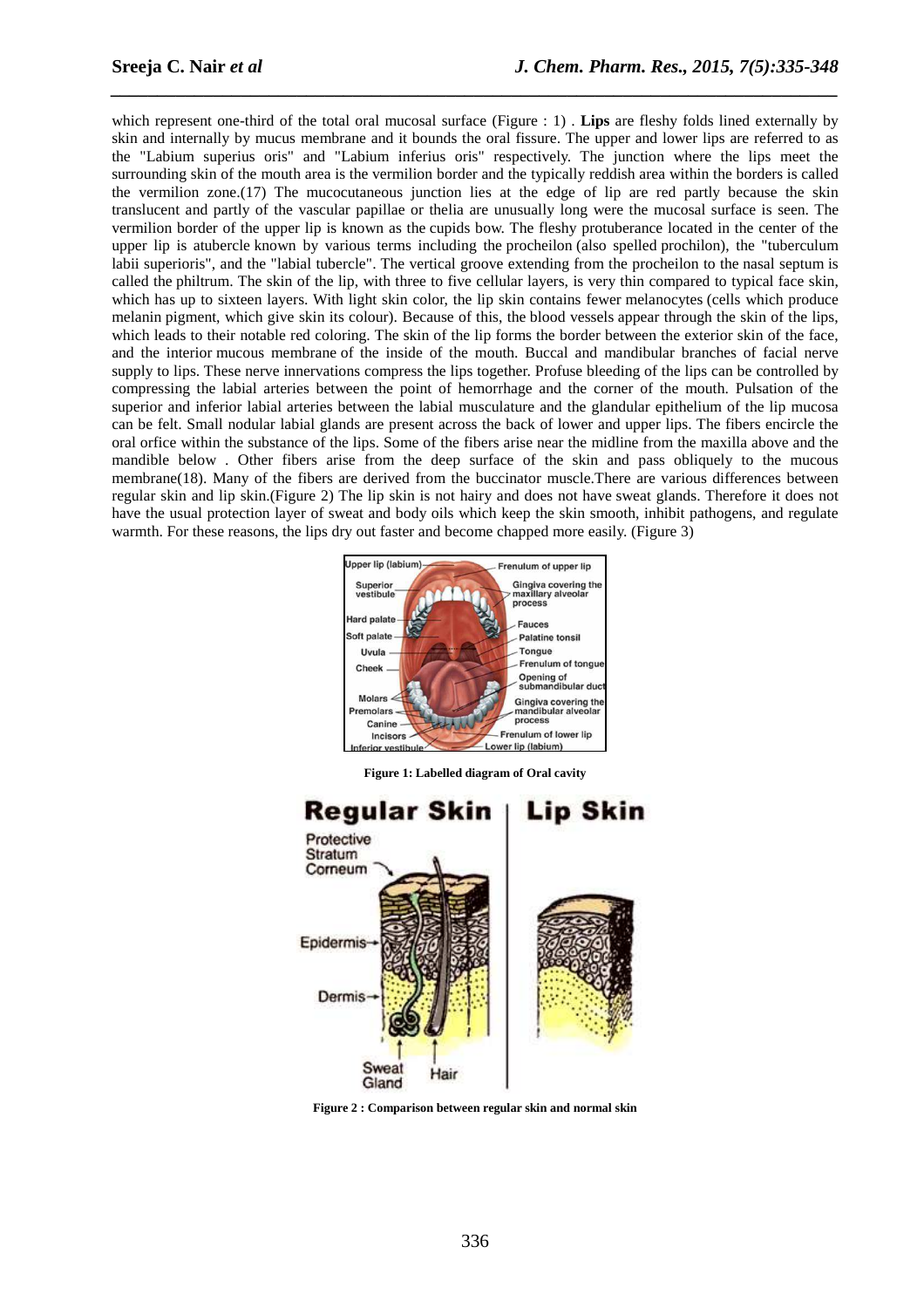**Histology** 



## **Figure 3: Anatomy of Lips**

The skin of the lips is stratified squamous epithelium. The mucous membrane is represented by a large area in the sensory cortex, and is therefore highly sensitive. The Frenulum Labii Inferioris is the frenulum of the lower lip. The Frenulum Labii Superioris is the frenulum of the upper lip.( Figure : 4)



**Figure :4 Histology of Lips** 

## **Innervation**

Trigeminal nerve

1.The infra orbital nerve is a branch of the maxillary branch. It supplies not only the upper lip, but much of the skin of the face between the upper lip and the lower eyelid, except for the bridge of the nose.

2.The mental nerve is a branch of the mandibular branch ( via the inferior alveolar nerve). It supplies the skin and mucous membrane of the lower lip and labial gingiva (gum) anteriorly.

**Blood supply-**The facial artery is one of the six non-terminal branches of the external carotid artery. It supplies the lips by its superior and inferior labial branches, each of which bifurcate and anastomose with their companion artery from the other side.

**Muscles-**The muscles acting on the lips are considered part of the muscles of facial expression. All muscles of facial expression are derived from the mesoderm of the second pharyngeal arch, and are therefore supplied (motor supply) by the nerve of the second pharyngeal arch, the facial nerve (7th cranial nerve). The muscles of facial expression are all specialized members of the panniculus carnosus, which attach to the dermis and so wrinkle, or dimple the overlying skin. Functionally, the muscles of facial expression are arranged in groups around the orbits, nose and mouth.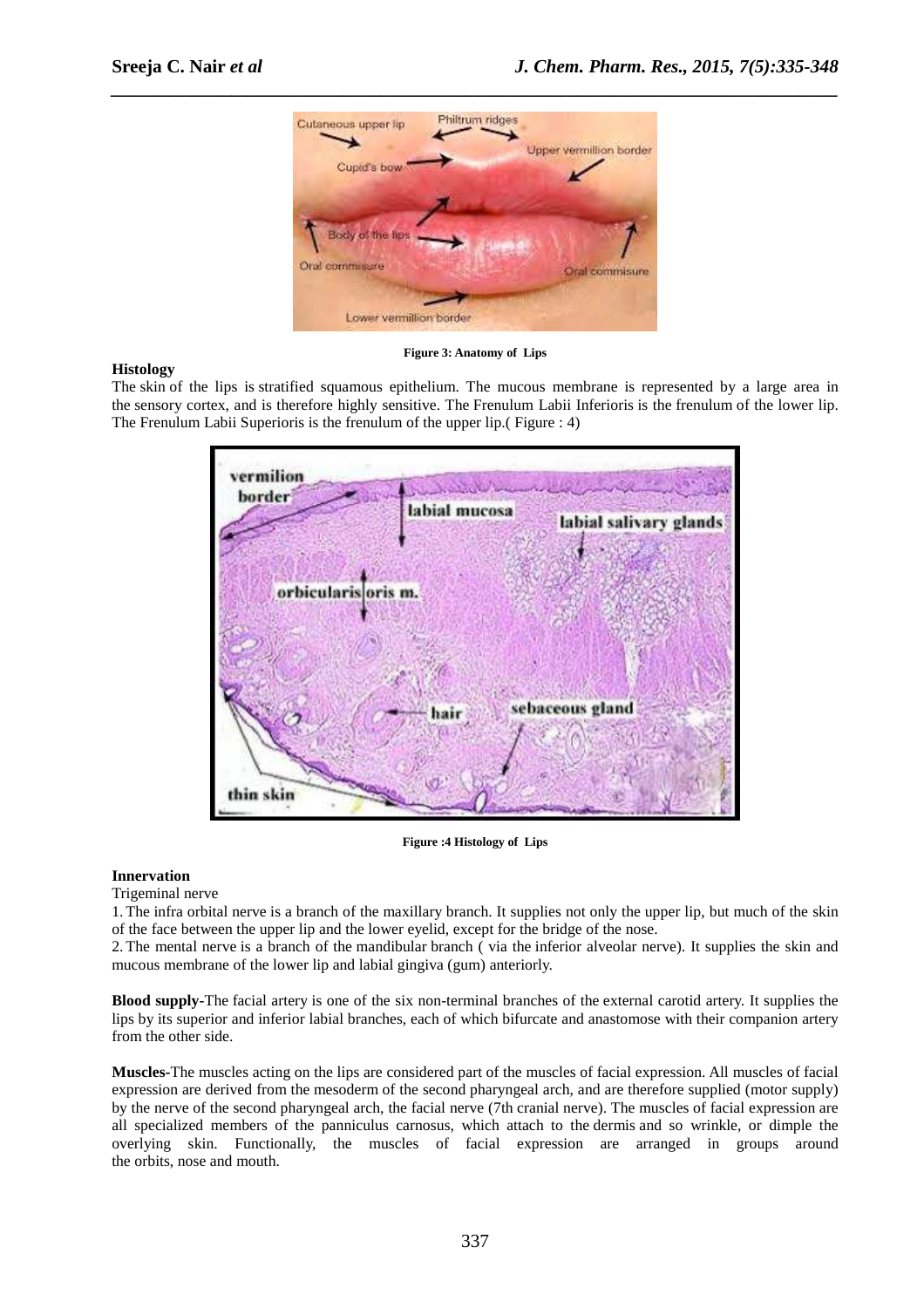The muscles acting on the lips:

- Sphincters of the oral orifice
- **Buccinator**
- Orbicularis oris
- Anchor point for several muscles
- Modiolus
- Lip elevation
- Levator labii superioris
- levator labii superioris alaeque nasi
- Levator anguli oris
- Zygomaticus minor
- Zygomaticus major
- Lip depression
- Risorius
- Depressor anguli oris
- Depressor labii inferioris
- Mentalis

## **Functions**

Because they have their own muscles and bordering muscles, the lips are easily movable. Lips are used for eating functions, like holding food or to get it in the mouth. In addition, lips serve to close the mouth airtight shut, to hold food and drink inside, and to keep out unwanted objects. Through making a narrow funnel with the lips, the suction of the mouth is increased. This suction is essential for babies to breast feed. Lips can also be used to suck in other contexts, such as sucking on a straw to drink liquids.

*\_\_\_\_\_\_\_\_\_\_\_\_\_\_\_\_\_\_\_\_\_\_\_\_\_\_\_\_\_\_\_\_\_\_\_\_\_\_\_\_\_\_\_\_\_\_\_\_\_\_\_\_\_\_\_\_\_\_\_\_\_\_\_\_\_\_\_\_\_\_\_\_\_\_\_\_\_\_*

**Articulation-**The lips serve for creating different sounds mainly labial, bilabial, and labiodental consonant sounds as well as vowel rounding and thus are an important part of the speech apparatus. The lips enable whistling and the performing of wind instruments such as the trumpet, clarinet, flute and saxophone.

**Tactile organ-**The lip has many nerve endings and reacts as part of the tactile (touch) senses. Lips are very sensitive to touch, warmth, and cold. It is therefore an important aid for exploring unknown objects for babies and toddlers.

## **SIGNS OF LIP PROBLEMS**

Lip symptoms include lip dryness, cracking, pain, numbness, sores and swelling. If lip pain is present, it may be described as sharp, dull, stabbing, burning or throbbing. Also experience lip symptoms as a result of injury, such as biting your lips or burning them with hot food. In other cases, your lip symptoms may be related to a chronic medical condition, such as anemia or infection with herpes simplex virus. Even a common infection can cause lip symptoms. Diseases or conditions that affect the nerves and muscles, including nerve damage or neuropathy, can be associated with symptoms that involve the lips. Lip symptoms may also be the result of cold and dry weather, infection, nutritional deficiencies, or medication side effects. A rare but potentially life-threatening cause of lip symptoms is cancer.

## **SYMPTOMS**

Lip symptoms may accompany other symptoms affecting the mouth including Bleeding or bruising, Burning feeling, Cracked lips or mouth corners, Development of small bumps or blisters, Dry mouth, Hoarse voice, Itchy feeling, Pins-and-needles (prickling) sensation, Redness, warmth or swelling, Tenderness, Tingling or other unusual sensations.

## **CAUSES**

1. Environmental causes of lip symptoms may be caused by environmental conditions including Cold weather, Dry weather, Sun damage, Wind exposure

2. Neuropathic causes of lip symptoms such as numbness may also result from neuropathy, a disorder of or damage to the nerves. In the case of lip symptoms, the nerves cannot carry a signal between the lips and the brain, causing numbness and sometimes a loss of control. Causes of lip symptoms due to neuropathy include Alcohol abuse, Cancer, Exposure to toxic chemicals, Guillain-Barré syndrome (autoimmune nerve disorder),Hypothyroidism (underactive thyroid),Ischemia (insufficient flow of blood to the lips),Lyme disease (bacterial infection spread by tick bites),Multiple sclerosis (disease that affects the brain and spinal cord causing weakness, coordination, balance difficulties, and other problems),Vitamin B12 deficiency (as in pernicious anemia)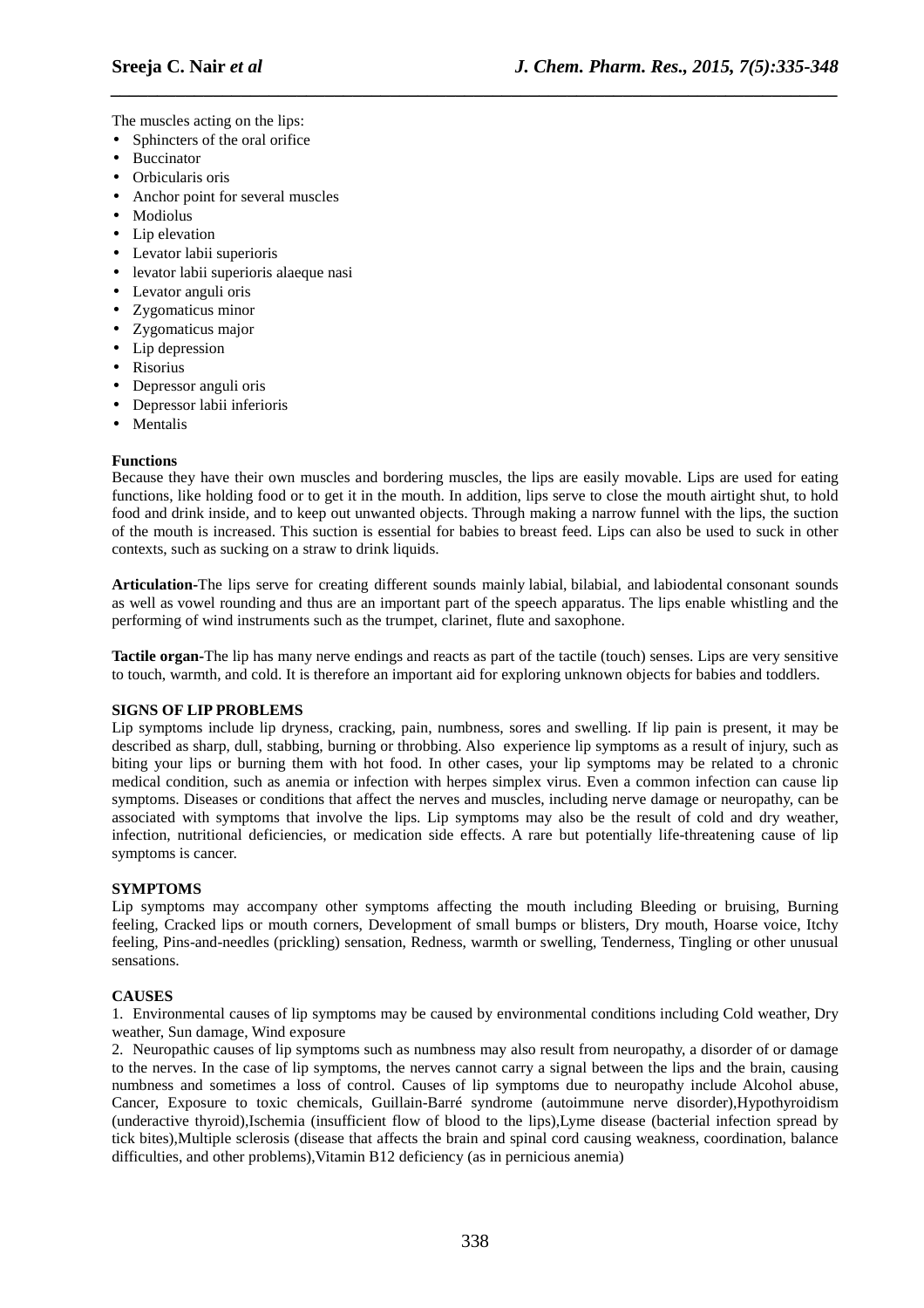3.Traumatic causes of Lip symptoms may also be due to injuries resulting from Biting your lips, Braces, poorly fitting dentures, or other physical irritants, Breathing through the mouth, Burns, Cuts, Head injury, Hot food and beverages, Repeated licking of the lips.

*\_\_\_\_\_\_\_\_\_\_\_\_\_\_\_\_\_\_\_\_\_\_\_\_\_\_\_\_\_\_\_\_\_\_\_\_\_\_\_\_\_\_\_\_\_\_\_\_\_\_\_\_\_\_\_\_\_\_\_\_\_\_\_\_\_\_\_\_\_\_\_\_\_\_\_\_\_\_*

4. Other types of chronic diseases and conditions can lead to lip symptoms. These disorders include Iron deficiency anemia (low red blood cell count),Autoimmune disorders, Common cold (viral respiratory infection),Dermatitis (rash0,Hemophilia (rare hereditary disorder in which blood does not clot normally) or other bleeding disorders, Herpes simplex virus infection, Malnutrition, Vitamin deficiency (including vitamins A, B12, C and folate),Weakened immune system

5. Serious or life-threatening causes lip symptoms that should be immediately evaluated in an emergency setting. These include Anaphylaxis (life-threatening allergic reaction), Cancer, Dehydration (loss of body fluids and electrolytes, which can be life threatening when severe and untreated),Hyperventilation, Medication side effects, Severe infection, Toxic ingestion, such as eating poisonous plants, mushrooms or chemicals.

#### **The potential complications of lip symptoms**

Brain damage ,Impaired balance and coordination, Nerve problems that cause pain, numbness or tingling, Organ failure or dysfunction, Severe discomfort or pain, Skin ulcerations and infections, Spread of cancer, Spread of infection, Vitamin deficiencies.(1)

## **LIP DISEASES**

The lips are a prominent part of the face, and a rash or sore here can be difficult to ignore and hide. Cold sores (orofacial herpes) are a common viral infection that involve the lips.(2)

## **ACTINIC CHEILITIS**

Actinic cheilitis is a precancerous condition related to cumulative lifetime sun exposure. . The lower lip is most often affected. They will frequently exhibit other effects of sun-damaged skin, such as precancerous lesions on the skin called actinic keratoses and extensive wrinkling. A certain type of skin cancer (squamous cell carcinoma) develops in 6–10% of cases of actinic cheilitis. Actinic cheilitis is significantly more common in men, the elderly, and fair-skinned individuals. There is also a strong association with tobacco use. The major signs and symptoms include persistent redness, scaliness, and chapping are among the symptoms noted. Erosions and cracks (fissures) may be present as well. It is located on the lips, most often the lower lip. Wearing barrier clothing (eg, widebrimmed hats) and sunscreen-containing lip balms can aid in preventing actinic cheilitis. The medical care is need to be seeked when persistent scaling of the lips is noted. A biopsy of the lip may be needed to rule out squamous cell carcinoma.

## **ACTINIC KERATOSES**

Actinic keratoses, also known as solar keratoses (senile keratosis), are small rough or scaly areas of skin due to damage from sun exposure. Some actinic keratoses can turn into squamous cell skin cancer. People with fair skin who sunburn easily; have trouble tanning; have blue, green, or hazel eyes; and red or blond hair are most at risk for developing actinic keratoses. . Darker-skinned individuals are rarely affected. The signs and symptoms include the sun-exposed areas of the face, scalp (where balding), ears, neck, forearms, and backs of the hands are most commonly affected with actinic keratoses, but any skin area frequently exposed to sun can be involved. Patches are usually less than an inch in size with slight scale (sometimes thick like a wart) and a pink, red, or brownish color. They are slightly rough to the touch, like fine sandpaper, and may be a bit sensitive (Table 1).

- Mild one or two spots, not thick or hard
- Moderate scattered, few spots
- Severe numerous or thick, hard, or bleeding spots

#### **Table 1: Treatment option for Actinic keratoses(9)**

| <b>MEDICATION</b>     | <b>PROCEDURES</b>      | <b>PREVENTION</b>               |
|-----------------------|------------------------|---------------------------------|
| Flurouracil cream     | Cryotherapy            | Limiting extent of sun exposure |
| Imiquimod cream       | Photodynamic therapy   | Using sun protection            |
| Ingenol mebutate gel  | Chemical peeling       |                                 |
| Diclofenac sodium gel | Laser therapy          |                                 |
| Retinoids             | Surgical techniques    |                                 |
|                       | Surgical excision<br>٠ |                                 |
|                       | Shave excision         |                                 |

- Dermabrasion
	-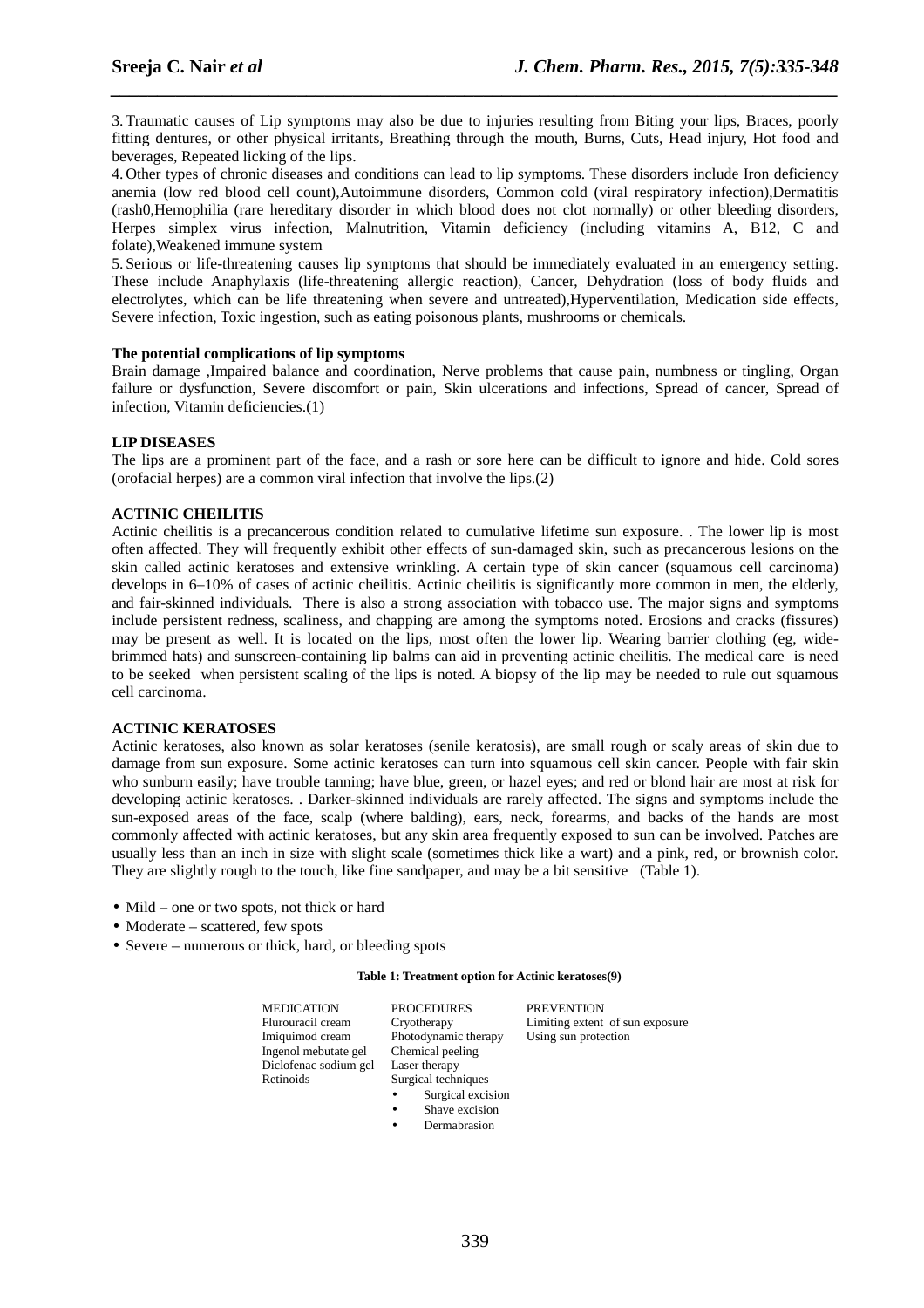## **ANGULAR CHEILITIS**

Angular cheilitis (perlèche) is a chronic inflammatory condition of the corners of the mouth. Usually associated with a fungal (*Candida*) or bacterial (*Staphylococcal*) infection Multiple local and systemic predisposing factors are involved in the initiation and persistence of lesion. Such factors include nutritional deficiencies , over closure of the mouth ,a lip-licking habit, chronic pooling of saliva (drooling) and patients who are immunocompromised, have undergone head and neck radiation, or have diabetes mellitus are also prone to this condition.

*\_\_\_\_\_\_\_\_\_\_\_\_\_\_\_\_\_\_\_\_\_\_\_\_\_\_\_\_\_\_\_\_\_\_\_\_\_\_\_\_\_\_\_\_\_\_\_\_\_\_\_\_\_\_\_\_\_\_\_\_\_\_\_\_\_\_\_\_\_\_\_\_\_\_\_\_\_\_*

## **Treatments**

Treatment of angular cheilitis is usually undertaken with topical antifungals such as nystatin, clotrimazole, or econazole. Combinations of a topical antifungal and a topical steroid – such as Mycostatin® and triamcinolone or iodoquinol and hydrocortisone may also be prescribed. In persistent cases, oral antifungals may be used to treat the condition.

## **CHAPPED LIPS(CHEILITIS)**

Chapped lips (cheilitis) are lips that appear dry, scaly, and may have one or more small cracks. Retinoids (isotretinoin and acitretin) are the most frequent drug-induced causes for chapped lips. Other drugs reported to have induced chapped lips include:

- High doses of vitamin A
- Lithium
- Chemotherapeutic agents (busulfan and actinomycin)
- D-penicillamine
- Isoniazid
- Phenothiazine

Other possible causes of chapped lips include high fevers as well as environmental conditions, such as cold weather, dehydration, and certain vitamin deficiencies.

#### **Caution**

- Avoid lip licking because since this may worsen the condition.
- Avoid "medicated" lip preparations because they increase the risk of developing an allergic reaction.

Lip-licking cheilitis is best treated with avoidance of the licking behavior. Drug-induced cheilitis is treated with avoidance of the offending drug.

## **COLD SORES(OROFACIAL HERPES**)

Herpes simplex virus type 1 (HSV-1) is the cause of oral infection. Herpes simplex infection of the mouth and face, known as orofacial herpes simplex, herpes labialis, cold sores, or fever blisters, is a common, recurrent skin condition associated with infection by the herpes simplex virus (HSV). Orofacial HSV usually appears as small blisters or sores around the mouth, nose, genitals, and buttocks, though infections can develop almost anywhere on the skin. Infections with HSV are very contagious and are spread by direct contact with the skin lesions. There are 2 types of HSV: herpes simplex virus type 1 (HSV-1) and herpes simplex virus type 2 (HSV-2). HSV-1 infections usually occur around the mouth, lips, nose, or face, while HSV-2 infections usually involve the genitals or buttocks. However, HSV-1 can sometimes cause infections in the genitals or buttocks, while HSV-2 can occasionally cause infections around the mouth, lips, nose, or face. However, only about 20% of people who are infected with HSV actually develop visible blisters or sores. Only 20% of people who are infected with HSV actually develop visible blisters or sores. That means that approximately 80% of people with HSV infections have not been diagnosed and are unaware of their condition.(3)

#### **Risk factors**

• Transmission is due to viral shedding into saliva and can occur by direct contact with saliva (eg, kissing). Viral shedding into saliva may occur during asymptomatic infection but it is thought that the risk of infection is much smaller than during symptomatic infection.

• Viral shedding can occur up to 60 hours after the onset of symptoms.

• Factors that may trigger a recurrence of oral herpes simplex include immunosuppression (eg, corticosteroids), upper respiratory tract infections, fatigue, emotional stress, physical trauma, exposure to sun (ultraviolet light), trauma and menstruation.

• Obesity may increase susceptibility to HSV-1 infection.<sup>(4)</sup>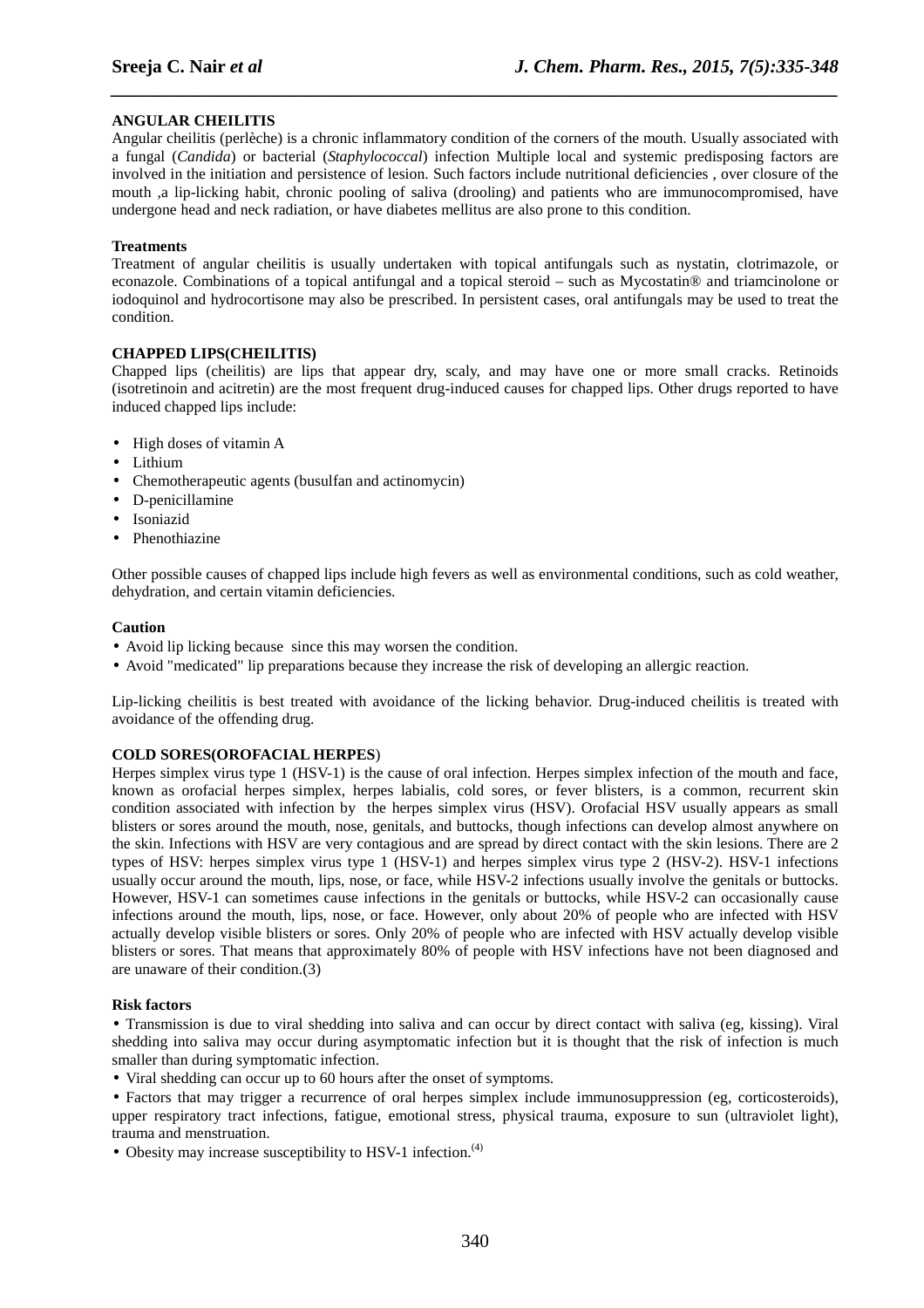#### **Signs and Symptoms**

The most common locations for HSV-1 infections include:

- Lips
- Mouth (including gums, tongue, roof of mouth, and inside the cheeks)
- Nose
- Chin
- Cheeks

#### Primary infection:

o This occurs most often in infancy or childhood. It may or may not be symptomatic.

o Gingivostomatitis is the most common presentation in young children. It presents with vesicles and ulcers on the tongue, lips, gums, buccal mucosa and hard and soft palates.

*\_\_\_\_\_\_\_\_\_\_\_\_\_\_\_\_\_\_\_\_\_\_\_\_\_\_\_\_\_\_\_\_\_\_\_\_\_\_\_\_\_\_\_\_\_\_\_\_\_\_\_\_\_\_\_\_\_\_\_\_\_\_\_\_\_\_\_\_\_\_\_\_\_\_\_\_\_\_*

o Pharyngitis is a more common presentation in adolescents, with lesions in the throat associated with viral symptoms similar to those of glandular fever.

o Herpetic whitlow may occasionally occur via spread to the fingers.

Recurrent infection:

o Cold sore lesions are the most common form of recurrent disease. They tend to occur in the same location, be unilateral and recur two or three times a year on average.

o Prodromal symptoms may occur 6-24 hours before the appearance of a lesion and include tingling, pain and/or itching in the perioral area.

o Cold sores are usually seen on the lips and extend to the skin around the mouth. Other areas on the face, chin, or nose are sometimes involved. Lesions begin as erythematous areas that swell into papules. These become vesicles, which then collapse into ulcers. This takes 1-3 days. The ulcers crust over and the skin returns to normal within about two weeks.(5)

## **COMMON WART**

Warts are growths of the skin and mucous membranes (the mouth or genitals) that are caused by over 100 types of the human papillomavirus (HPV). Common warts are usually found on areas of the body prone to trauma, such as the elbows, knees, and hands. The virus causes thickening of the top skin layer. They are usually painless and go away on their own, sometimes taking a few months to resolve, but can take up to two years.Warts are usually acquired from person-to-person contact. The virus is not highly contagious but can cause an infection by entering through a small break in the skin. In the same way, warts can be spread to other places on your own body. Warts can affect people of any age, but they are most common between the ages 12–16. It is estimated that 20% of schoolchildren and about 10% of the general population have warts. Those with HIV, organ transplants, or on chemotherapy have a higher incidence of warts due to their weakened immune system.

#### **Signs and Symptoms**

• Warts may occur singly or in multiples and often have multiple small black "dots" at the surface from tiny blood vessels. Common warts are rough, thick, skin-colored, pink, or white bumps from 1 mm to over 10 mm in size, often on the hands, face, elbows, and knees.

• Filiform warts are long and narrow, like tufts of thread, and usually small at the base  $(1-3 \text{ mm})$ ; they often affect the face, eyelids, or nose area.

• Flat warts are very slightly raised, smooth, 1–5 mm, skin-colored bumps that may appear in a line from selfinoculation from scratching or widely from shaving. They are often seen on the face, hands, or shins.

• Plantar warts are thick, rough, callus-like, often tender areas of the soles of the feet, usually on the weight-bearing areas. Since they are painful, they are often thought to be corns.

Wart infection can be described as:

- Mild just one or a few painless lesions
- Moderate  $-10-20$  lesions that are painless

• Severe – pain that limits normal life activities, bleeding, or over 20 lesions, except for flat warts, which can be numerous, yet not bothersome.

#### **FORDYCE SPOTS**

Fordyce spots are normal large, superficial sebaceous (oil-producing) glands seen on the moist tissue that lines some organs and body cavities (mucosal surfaces). The "spots" are asymptomatic and can be found on the head of the penis, the inner foreskin, and, most commonly, at the border of the lips. These sebaceous glands are not associated with hair follicles. These lesions are asymptomatic, but itching or irritation may occur if people treat the bumps inappropriately.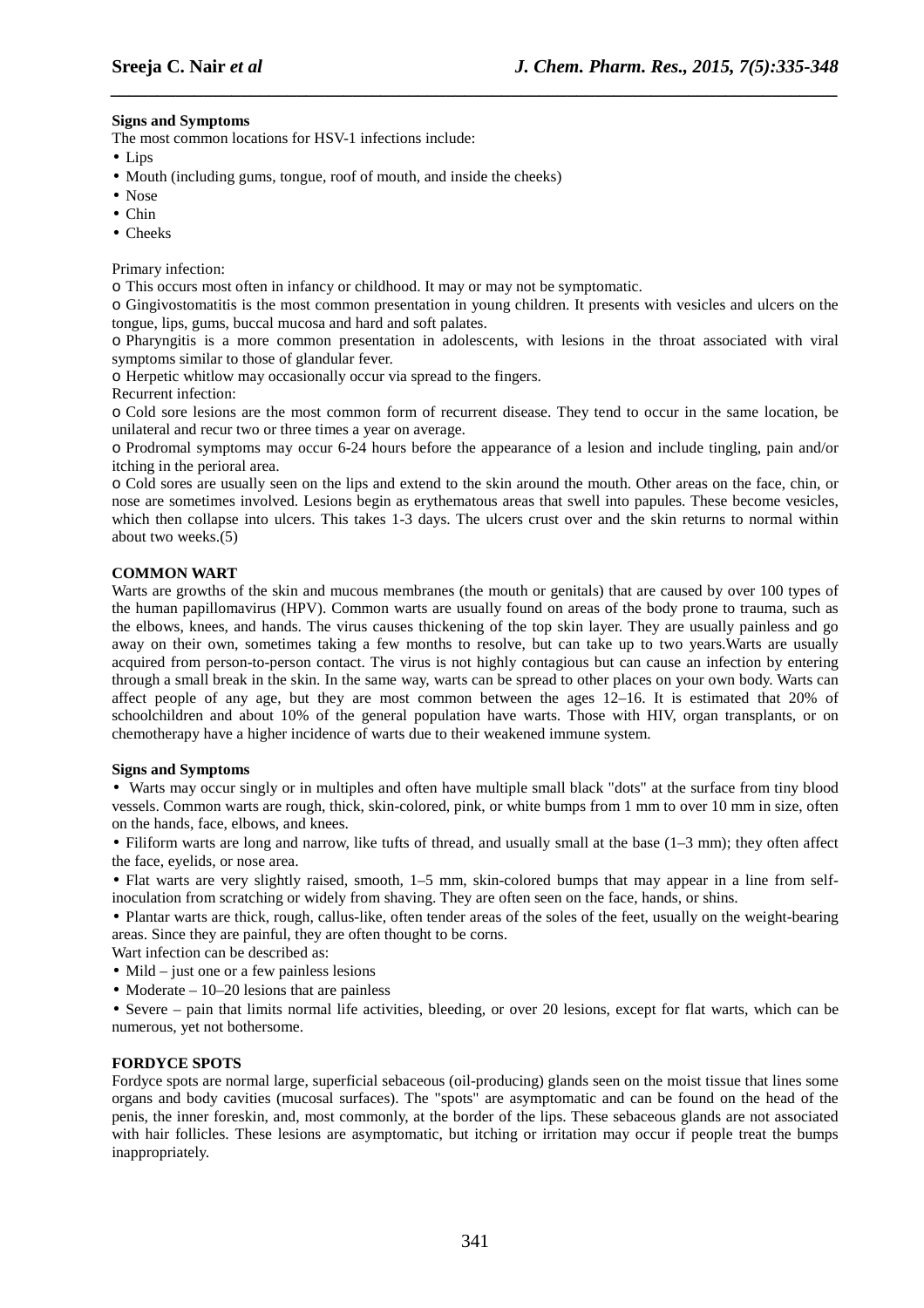Fordyce spots can appear at any point in life, but the incidence of appearance increases with age, with the largest prevalence in elderly patients.

*\_\_\_\_\_\_\_\_\_\_\_\_\_\_\_\_\_\_\_\_\_\_\_\_\_\_\_\_\_\_\_\_\_\_\_\_\_\_\_\_\_\_\_\_\_\_\_\_\_\_\_\_\_\_\_\_\_\_\_\_\_\_\_\_\_\_\_\_\_\_\_\_\_\_\_\_\_\_*

#### **Signs and Symptoms**

• The most common location for Fordyce spots is at the border of the lips, especially near the corners of the mouth. Other locations include the back portions of the inner cheeks and inside the mouth, including the tonsils. The head of the penis and inner portion of the foreskin may be affected as well.

• Multiple (usually less than 10) 1–2 mm, painless, yellowish papules are seen.

#### **Treatment**

Mild topical steroids provide relief.

## **KERATOCANTHOMA**

Keratoacanthoma (KA) is a rapidly growing skin cancer usually appearing as a volcano-like bump on the sunexposed skin of middle-aged and elderly individuals. Many scientists consider keratoacanthoma to be a less serious form of squamous cell carcinoma. Most keratoacanthoma cause only minimal skin destruction, but a few behave more aggressively and can spread to lymph nodes.

Risk factors for the development of keratoacanthoma include:

- Age over 50
- Fair skin, light hair, or light eyes
- Male
- Chronic exposure to sunlight or other ultraviolet light
- Exposure to certain chemicals, such as tar
- Exposure to radiation, such as X-ray treatment for internal cancers
- Long-term suppression of the immune system, such as organ transplant recipients
- Long-term presence of scars, such as from a gasoline burn
- Chronic ulcers
- Presence of particular strains of the wart virus (human papillomavirus)
- Previous skin cancer

#### **Signs and Symptoms**

The most common locations for keratoacanthoma include:

- Center of the face
- Backs of hands
- Forearms
- Ears
- Scalp
- Lower legs, especially in women

#### **Treatments**

Diagnosis by skin biopsy.

## **LICHEN PLANUS**

Lichen planus (LP) is a disease of the skin and, less often, the scalp, fingernails, toenails, and/or inside the mouth or genitalia (mucous membranes). Lichen planus can resolve on its own without treatment or be chronic, even with aggressive treatment. The cause of the inflammation that leads to lichen planus is unknown. People of all ages, of all races, and of both sexes can have lichen planus. However, it is rarely seen in young children and older adults, most commonly occurring in people aged 30-60.Although the cause of lichen planus is unknown, some people with the condition also have hepatitis C, an infection of the liver. People who take certain medications may develop a rash that looks like lichen planus (drug-induced lichen planus). These medications include:

- High blood pressure (hypertension) medicines, including diuretics, ACE inhibitors, and calcium channel blockers
- Diabetes medications, including the sulfonylureas
- Ibuprofen or naproxen
- Antimalarial medications
- Gold
- Penicillamine
- Ketoconazole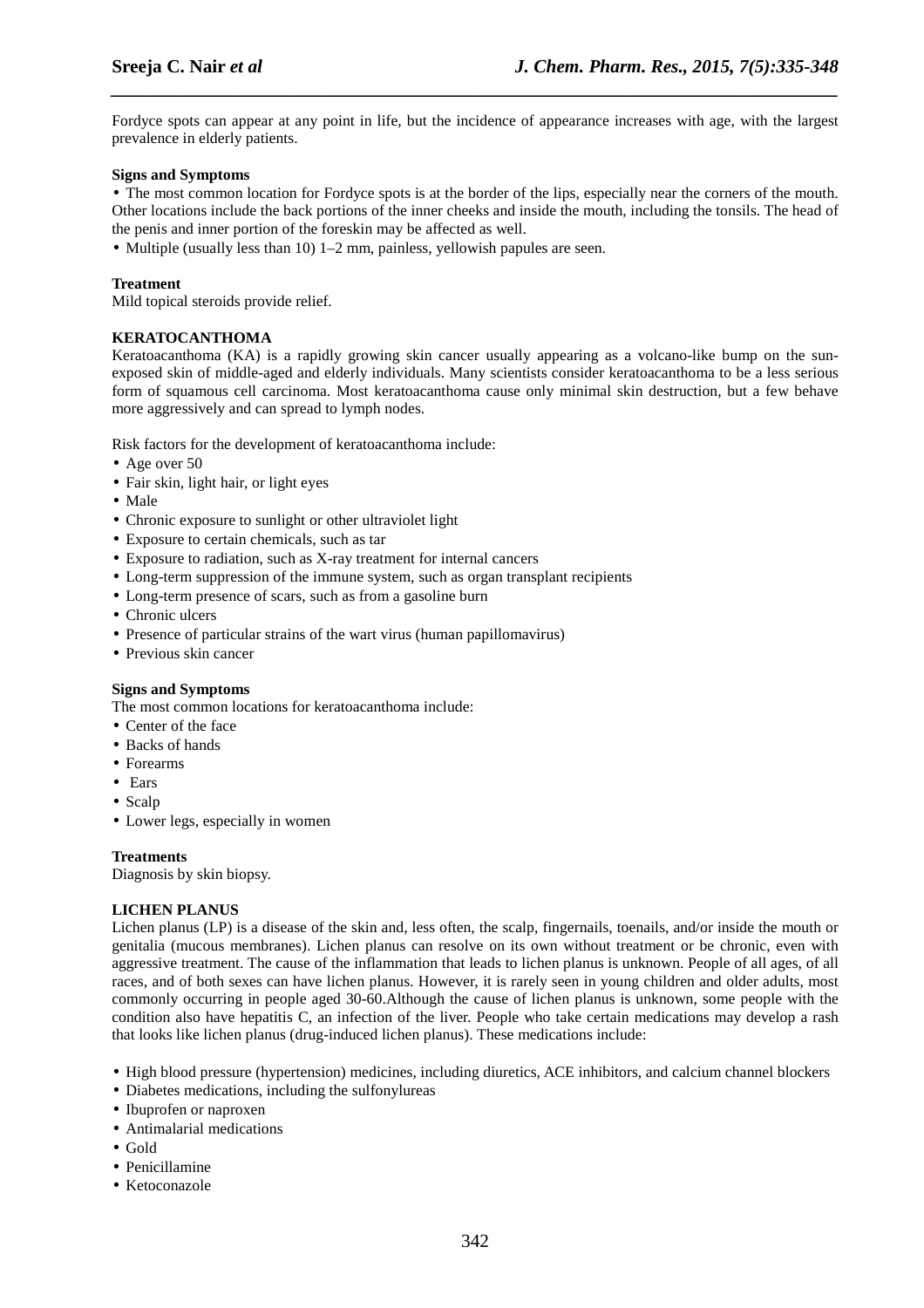## **Signs and Symptoms**

The most common locations for lichen planus include:

- Inner wrists
- Forearms
- Inner ankles
- Lower legs
- Neck
- Trunk
- Inside the mouth
- Fingernails and toenails
- Scalp
- Genitals

## **Treatments**

Diagnosis by skin biopsy.

• Topical corticosteroid (cortisone) cream, lotion, ointment, or gel

- Topical tacrolimus or pimecrolimus
- Anti-itch lotions containing menthol, pramoxine, or phenol
- Corticosteroid (cortisone) injected directly into a thick lesion

• Oral antihistamine pills such as diphenhydramine, loratadine, cetirizine, fexofenadine, desloratadine, or hydroxyzine for itching

*\_\_\_\_\_\_\_\_\_\_\_\_\_\_\_\_\_\_\_\_\_\_\_\_\_\_\_\_\_\_\_\_\_\_\_\_\_\_\_\_\_\_\_\_\_\_\_\_\_\_\_\_\_\_\_\_\_\_\_\_\_\_\_\_\_\_\_\_\_\_\_\_\_\_\_\_\_\_*

In addition, your doctor may suggest one of the following treatments for oral lichen planus:

- Topical corticosteroid (cortisone) ointment or gel
- Topical cyclosporine solution used as a mouthwash
- For very severe cases of lichen planus, one of the following therapies may be recommended:
- Ultraviolet light treatment
- Oral retinoid pills such as isotretinoin or acitretin
- Oral cyclosporine pills
- Oral hydroxychloroquine pills

## **MELASMA**

• Melasma is a common disorder of unknown cause that causes dark (hyperpigmented) patches, primarily on the face. The condition is marked by brown patches that worsen in response to increases of the hormone estrogen, such as during pregnancy or with the use of birth control pills. Other medications, such as anti-seizure medications, may also cause melasma..

## **Signs and Symptoms**

The dark patches of melasma most commonly affect the face, particularly the sides (lateral portions) of the cheeks and sometimes the skin above the lips.

The most common locations for an oral melanotic macule include:

- Lips, especially the lower lip
- Gums (gingiva)
- Inner cheek (buccal mucosa)
- Roof of the mouth (hard or soft palate)

## **Treatments**

• Use bleaching agents (hydroquinone 4%) carefully. Do not apply these agents to the normally pigmented surrounding skin, as normal skin may also be bleached. Use hydroquinone under the supervision of a physician, as side effects, such as darkening of the skin, may occur.

• Hydroquinone is often irritating and may require the use of 1% hydrocortisone cream, which may also help with the hyperpigmentation. Combination therapy with tretinoin cream may also be helpful.

• Superficial chemical peels (application of an acid to remove the top layers of the skin) and microdermabrasion (a facial sanding technique) may offer additional help.

• A topical agent, azelaic acid, may be helpful.

• Laser therapy has not yet been shown to be satisfactory treatment. Melasma may return and hyperpigmentation may develop in the treated area.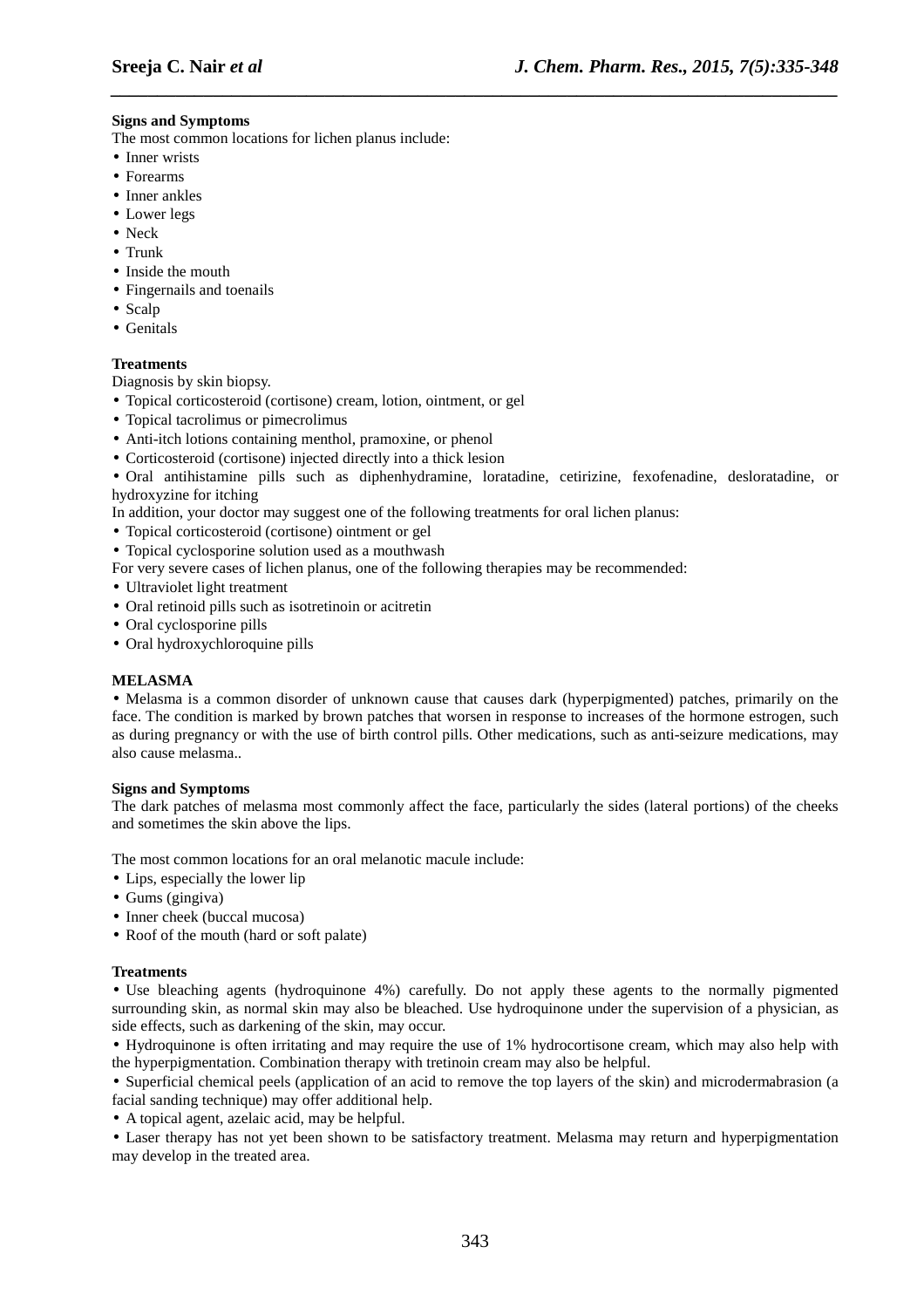## **ORAL MELANOTIC MACULE**

Oral melanotic macule is a non-cancerous (benign), dark spot found on the lips or inside the mouth. An oral melanotic macule found on the lip is sometimes called a labial melanotic macule. Oral melanotic macules can appear in people of any age, of any race, and of either sex. However, they are more common in middle-aged people, in dark-skinned people, and in females.

*\_\_\_\_\_\_\_\_\_\_\_\_\_\_\_\_\_\_\_\_\_\_\_\_\_\_\_\_\_\_\_\_\_\_\_\_\_\_\_\_\_\_\_\_\_\_\_\_\_\_\_\_\_\_\_\_\_\_\_\_\_\_\_\_\_\_\_\_\_\_\_\_\_\_\_\_\_\_*

## **Signs and Symptoms**

The most common locations for an oral melanotic macule include:

- Lips, especially the lower lip
- Gums (gingiva)
- Inner cheek (buccal mucosa)
- Roof of the mouth (hard or soft palate)

#### **Treatments**

Diagnosis by a skin biopsy.

## **PERIORAL DERMATITIS**

Perioral dermatitis is an acne-like condition of unknown cause. Some possible causes are the use of topical corticosteroid creams, cosmetic products, oral contraceptives, fluoride and anti-tartar ingredients in dental products, and it tends to occur in those prone to eczema.It is usually seen in women ages 16–45, but men can be affected as well. Children may also be affected (ages 7 months to 13 years). It is more common in developed countries.

#### **Signs and Symptoms**

Small red bumps or tiny pus-filled lesions (pustules) appear around the mouth, often with a clear area between the lip and the rash. The bumps may also occur near the eyes and nose. There may also be dry or flaky skin in these areas.

#### **Treatments**

Taking oral or topical antibiotics for a few weeks may provide effective treatment. Azelaic acid is a topical product that may be prescribed. Sometimes the condition recurs after treatment is stopped, but the same therapy may be repeated as needed.

## **PYOGENIC GRANULOMA**

• Pyogenic granuloma is a common, benign growth that often appears as a rapidly growing, bleeding bump on the skin or inside the mouth. It is composed of blood vessels and may occur at the site of minor injury.When a pyogenic granuloma occurs in a pregnant woman, it is sometimes called a "pregnancy tumor" (granuloma gravidarum). Pyogenic granulomas develop in up to 5% of pregnant women.

#### **Signs and Symptoms**

The most common locations for pyogenic granulomas include:

- Lips, gums, and inner mouth (particularly in pregnant women)
- Hands and fingers
- Head and neck
- Feet and toes
- Upper trunk

## **Treatments**

Diagnosis by skin biopsy.

Although pyogenic granuloma is a benign condition, it is frequently removed due to its tendency to bleed, its tenderness, and its distressing appearance. However, untreated pyogenic granulomas may go away on their own. In obvious cases of pyogenic granuloma, your physician may choose to treat it immediately after obtaining the biopsy. Such treatments include:

• Scraping and burning (curettage and cauterization). After numbing with local anesthetic, the area is scraped with a sharp instrument (a curette) and burned with an electric needle (cautery).

- Silver nitrate solution
- Topical imiquimod cream (Aldara®)
- Laser treatment
- Freezing with liquid nitrogen (cryotherapy)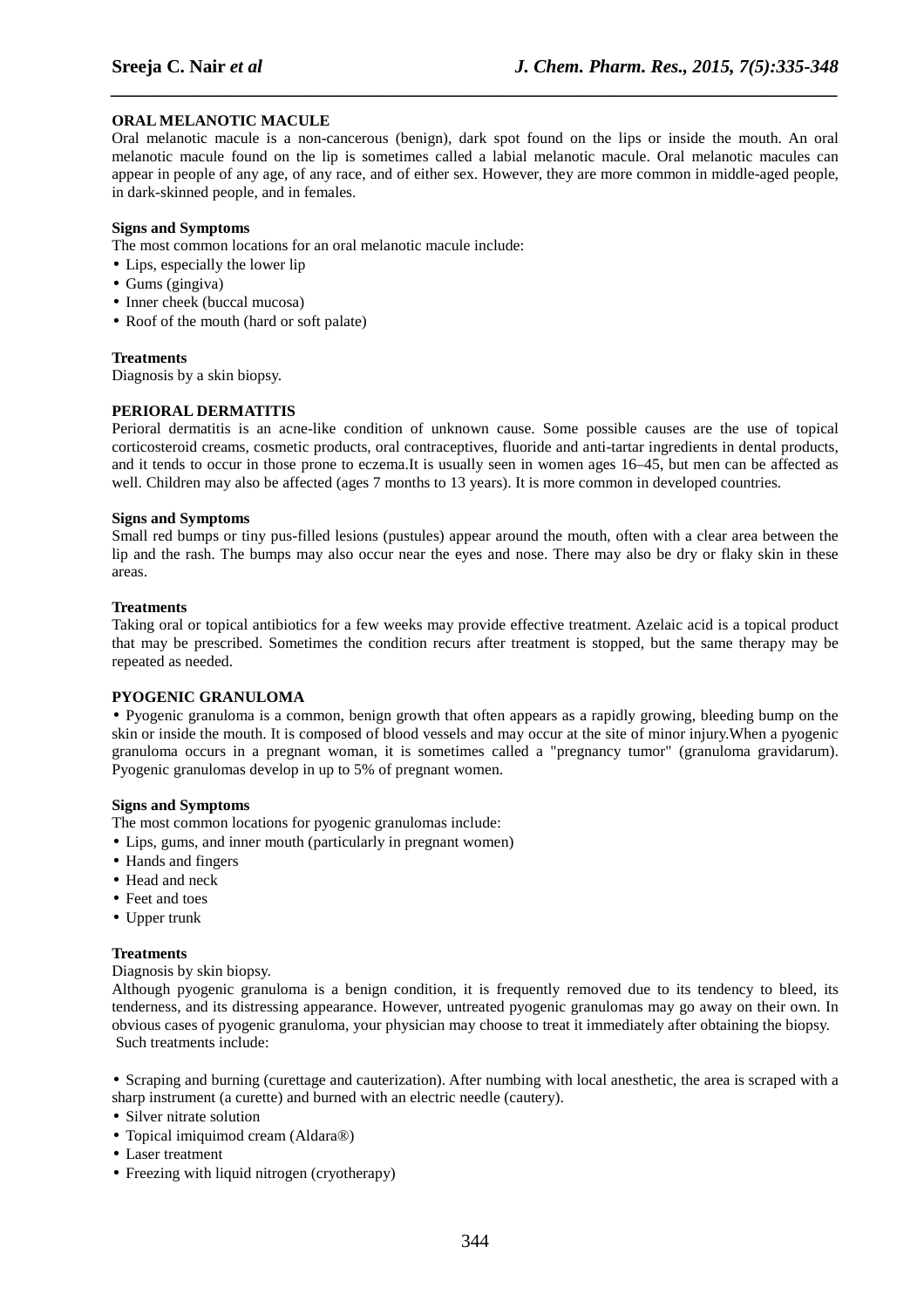• Surgical removal (excision)

## **SQUAMOUS CELL CARCINOMA**

• Squamous cell carcinoma (SCC) is the second most common form of skin cancer. Squamous cell carcinoma usually occurs on sun-damaged skin, especially in light-skinned individuals with a long history of chronic sun exposure. Squamous cell carcinoma requires treatment to prevent it from becoming too invasive. If it is caught early and treated appropriately, squamous cell carcinoma rarely spreads (metastasizes) to lymph nodes or to internal organs.

*\_\_\_\_\_\_\_\_\_\_\_\_\_\_\_\_\_\_\_\_\_\_\_\_\_\_\_\_\_\_\_\_\_\_\_\_\_\_\_\_\_\_\_\_\_\_\_\_\_\_\_\_\_\_\_\_\_\_\_\_\_\_\_\_\_\_\_\_\_\_\_\_\_\_\_\_\_\_*

#### **Signs and Symptoms**

The most common locations for squamous cell carcinoma in light-skinned individuals include:

- Head and neck
- Arms and hands
- Shoulders
- Back
- Lower lip, especially in smokers

#### **Treatments**

Diagnosis by performing a biopsy of the lesion.

- Cryosurgery with liquid nitrogen
- Electrodesiccation and curettage, also known as "scrape and burn"
- Excision
- Mohs micrographic surgery
- Radiation (10)

## **THRUSH ORAL CANDIDIASIS**

Thrush (oral candidiasis), also known as oral moniliasis, is a yeast infection of the mouth or throat (the oral cavity). The yeast that most commonly causes oral candidiasis is *Candida albicans*.

#### **Signs and Symptoms**

Thrush may appear as white or pale yellow spots on the inner surfaces of the mouth and throat, the tongue, and the lips. It may resemble cottage cheese or milk curds. However, scraping off these membranes may be difficult and may leave slightly bleeding sores. Thrush may be associated with a burning sensation in the mouth or throat.

**Treatments** Although meticulous oral hygiene practices must be followed, treatments center on killing the overgrown yeast with anti-fungal medications.

• Nystatin – This medicine must come into contact with the yeast in order to kill it. Nystatin comes in a suspension, or liquid, and in a lozenge, also called a troche. The suspension is swished around the mouth and then swallowed. The lozenge dissolves in the mouth. Both the suspension and the lozenges are used several times a day until the lesions are completely gone.

• Amphotericin B suspension – The suspension is swished and swallowed several times a day until complete resolution of the lesions.

• Clotrimazole lozenge – The lozenge is dissolved in the mouth several times a day until the lesions have disappeared entirely.

• Fluconazole pill – This medication is swallowed once daily for 5–10 days.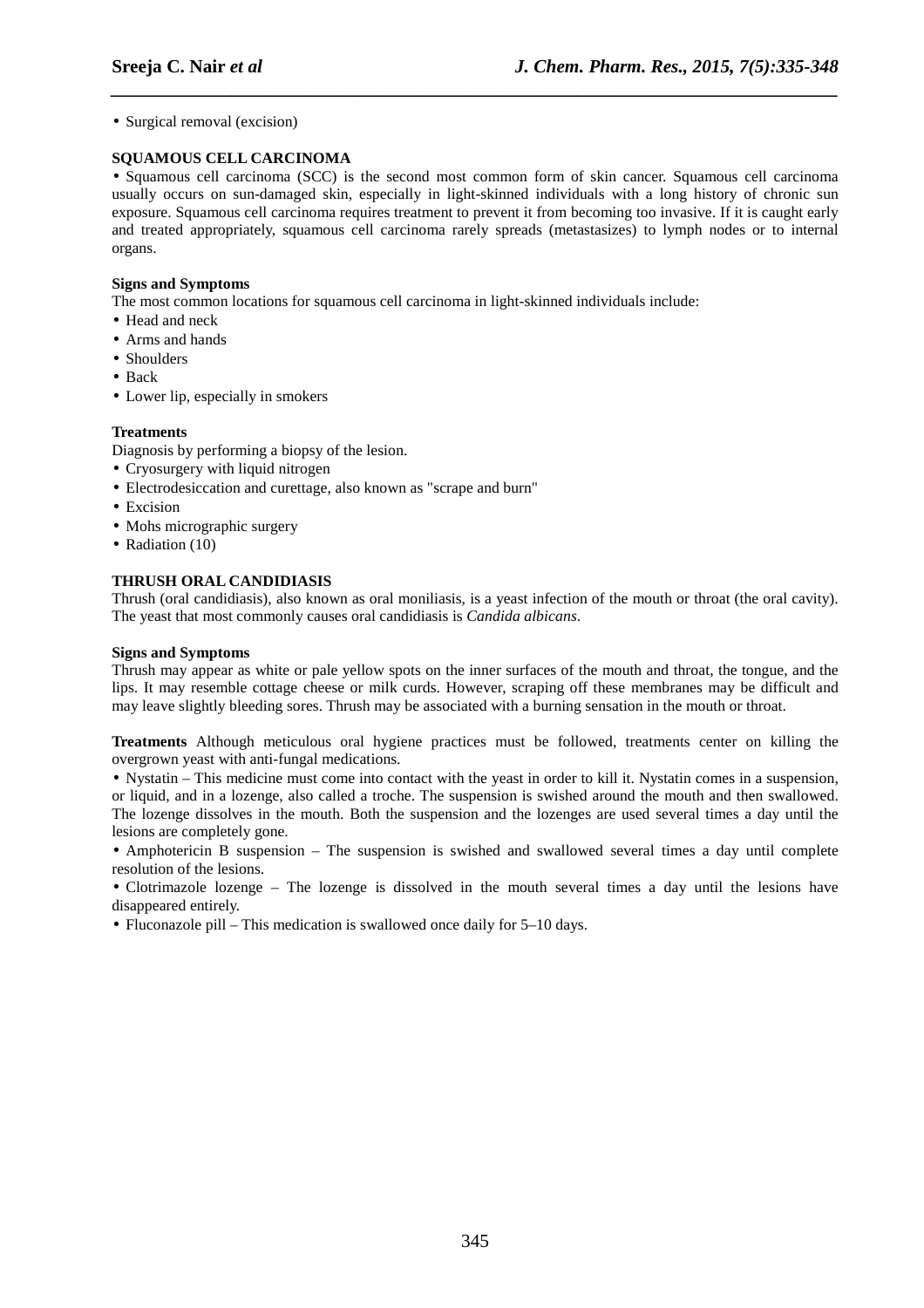

#### Figure shows:

- a) Actinic cheilitis<br>
b) Actinic keratose
- b) Actinic keratoses
- c) Angular cheilitis
- d) Chapped lips
- e) Cold sores
- f) Common warts
- g) Fordyce spots
- h) Keratoacanthoma
- i) Lichen planus
- j) Melasma
- k) Oral Melanotic Macule
- l) Perioral dermatitis
- m) Pyogenic granuloma
- n) Squamous cell carcinoma
- o) Thrush (oral candidiasis)

## **LIP FORMULATIONS:**

## **Lip balm**

**Lip balm** or **lip salve** is a wax-like substance applied topically to the lips of the mouth to moisturize and relieve chapped or dry lips, angular cheilitis, stomatitis, or cold sores. Lip balm often contains beeswax or carnauba wax, camphor, cetyl alcohol, lanolin, paraffin, andpetrolatum, among other ingredients. Some varieties contain dyes, flavor, fragrance, phenol, salicylic acid, and sunscreens.Lip balms are formulations applied onto the lips to prevent drying and protect against adverse environmental factors. Lip balm should not be considered equivalent to the lip gloss, with the former being a product intended for use by both men and women.

The main ingredients of lipstick (Table 2) are fatty acids, such as waxes, oils and butters, which provide consistency and work as emollients in the preparations. Among these, castor oil, beeswax, carnauba wax, candelilla wax, paraffin and cocoa butter are often used. Lipstick also contains additives, such as antioxidants, conservatives and fragrances, as well as dyes and pigments.

#### **Table 2: Formulation of Lip Balm**

| <b>INGREDIENTS</b><br>Avobenzone 2.0%, Octocrylene 10.0%, Oxybenzone 6.0% | <b>FUNCTIONS</b><br>Sunscreen |
|---------------------------------------------------------------------------|-------------------------------|
| Petrolatum, Polyethylene, Microcrystalline Wax, Theobroma                 | Base/Structuring              |
| Cacao (Cocoa) Seed Butter, Silica                                         | Agents                        |
| Tocopheryl Acetate, Ascorbic Acid, Retinyl Palmitate                      | Antioxidants/                 |
|                                                                           | Vitamins                      |
| Sodium Saccharin, Flavor                                                  | Sweetening                    |
|                                                                           | /flavor                       |
| Propylparaben, Butylparaben                                               | Preservatives                 |
| Ethylhexyl Palmitate, Trimethylsiloxyphenyl Dimethicone, Isopropyl        | <b>Skin Conditionings</b>     |
| Myristate, PEG-8, Aloe Barbadensis Leaf Extract, Caprylyl Glycol          | /Emollients                   |
|                                                                           | /Humectants                   |
|                                                                           |                               |

The primary purpose of lip balm is to provide an occlusive layer on the lip surface to seal moisture in lips and protect them from external exposure. Dry air, cold temperatures, and wind all have a drying effect on skin by drawing moisture away from the body. Lips are particularly vulnerable because the skin is so thin, and thus they are often the first to present signs of dryness. Occlusive materials like waxes and petroleum jelly prevent moisture loss and maintain lip comfort while flavorants, colorants, sunscreens, and various medicaments can provide additional, specific benefits.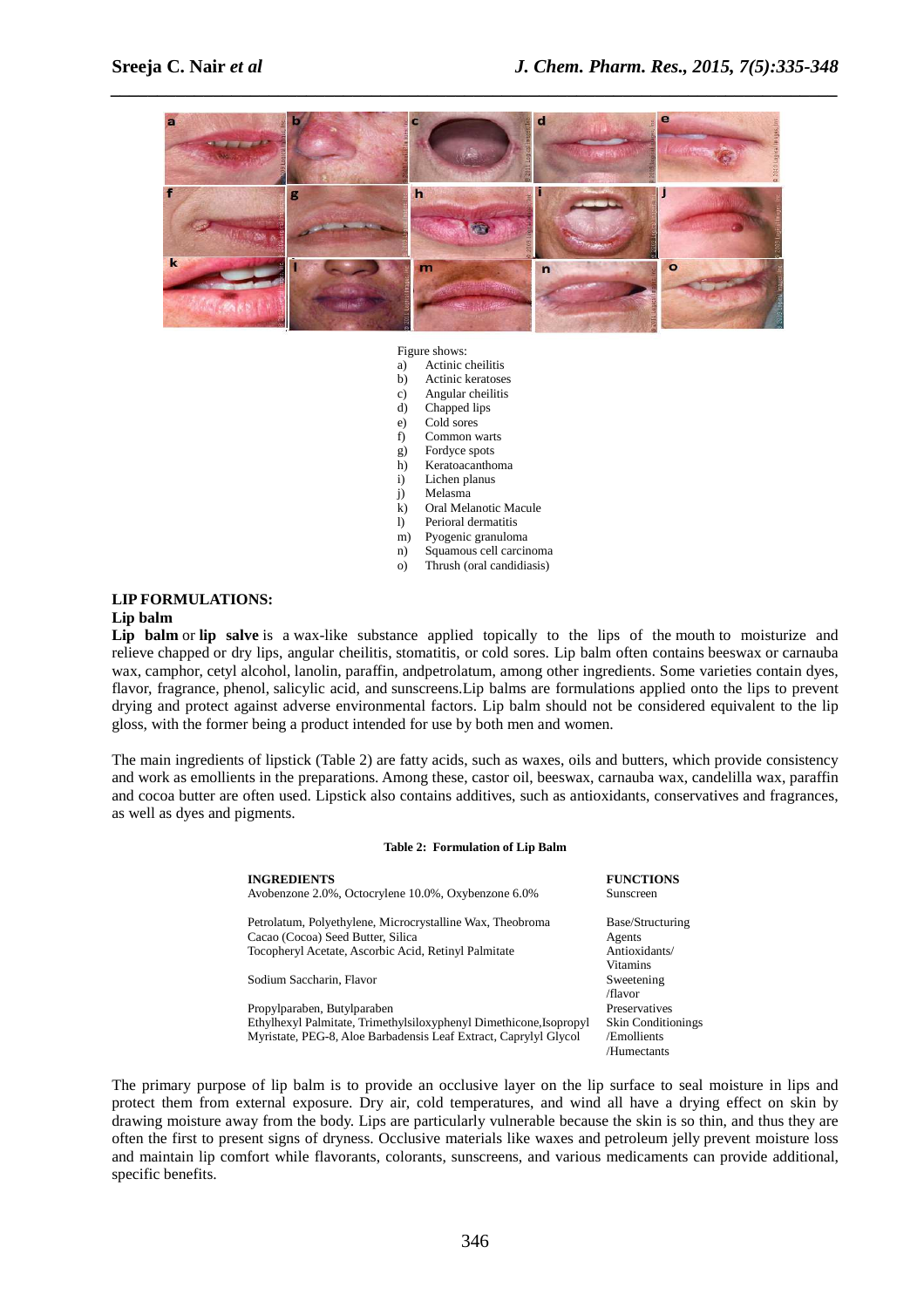Lip balm can be applied where a finger is used to apply it to the lips, or in a lipstick-style tube from which it can be applied directly.(11)

*\_\_\_\_\_\_\_\_\_\_\_\_\_\_\_\_\_\_\_\_\_\_\_\_\_\_\_\_\_\_\_\_\_\_\_\_\_\_\_\_\_\_\_\_\_\_\_\_\_\_\_\_\_\_\_\_\_\_\_\_\_\_\_\_\_\_\_\_\_\_\_\_\_\_\_\_\_\_*

#### **LIPSTICK** (12,13)

The details are given in Table 3.

**Table 3: Formulation of Lip Stick** 

| <b>INGREDIENTS</b> | <b>EXAMPLES</b>                                                                |
|--------------------|--------------------------------------------------------------------------------|
| Wax                | Bees wax, Ozokerite, Candelilla wax, Carnauba wax                              |
| Oils and fats      | Olive oil, Mineral oil, Cocoa butter, Lanolin, Petrolatum, Pig fat, Castor oil |
| Antioxidants       | BHT, BHA Propyl gallate, Citric acid                                           |
| <b>Emollients</b>  | Ointments Creams Lotions                                                       |
| Pigments and Dyes  | Bromo acid, D&C Red No. 21, D&C Red 7, D&C Red 34, D&C Orange No. 17           |
|                    |                                                                                |

- **TYPES**
- Matte lipstick
- Crème lipstick
- Glossy lipstick
- Shimmery lipstick

#### **LIP STAIN**

Lip stain is a cosmetic product used to colour the lips, usually in form of aliquid or gel. It generally stays on longer than lipstick by leaving a stain of colour on lips.

#### **LIP GLOSS**

Lip gloss is a product used primarily to give lips glossy luster and sometimes to add a subtle colour. It is distributed as a liquid or a soft solid unlike lip balm which generally has medicinal or soothing purposes. The product is available in ranges of opacity and translucent to solid, and can have various frosted, glittered, glossy and metallic finish.

#### **LIP LINER**

Lip liner is also known as lip pencil which is used outline the lips. The product is usually sold in a retractable tube or pencil form. Lip liner is usually available in the same range of colours as lipsticks. Lip liner also comes in invisible, for giving the illusion of smooth lips without adding or affecting colour.(19,20)

#### **CONCLUSION**

Different to facial skin, the lip skin is more delicate and very sensitive to the outside environment. A routinely protection with moisturizing lip care products helps in maintaining our lips a healthy look and feeling of well being. The local permeability of the labial mucosa can be enhanced by designing of suitable formulations as well as a novel strategic drug delivery approach.

#### **REFERENCES**

[1] Bolognia ; Jean L; *Dermatology*,**2003** pp.1090-1091**,**Mosby,New York.

[2] Freedberg ; Irwin M ; Fitzpatrick's Dermatology in General Medicine, 2003, 6<sup>th</sup> ed, pp. 721-725, McGraw-Hill. New York.

[3] Esmann J; *J Antimicrob Chemother.,* **2001**,47(Suppl T1),17–27. [PubMed]

[4] Straus SE ; Rooney JF ; Sever JL; Seidlin M ; Nusinoff-Lehrman S ; Cremer K ; *Ann Intern Med.,* **1985**,103(3),404–19.[PubMed]

[5] Rahimi H ; Mara T ; Costella J, et al; *Oral surg oral med oral oathol oral radiol.,***2012**,113(5),618-27.

[6] Ashish D Babwale ; Shrivastava.R; *Drug Dev Ind Pharm.,***1994**, 20(11),1905-9.

[7] Chien Yie.W; *Drug Dev Ind Pharm.,* **1987**,13,589-651.

[8] Jonathan ; Hadgraft; Richards .H. Guy; Transdermal Drug Delivery,**1989**, 2nd ed,Marcel Dekker Inc,New York.

[9] Wolfjejr ; Taylor JR ; Tschen E; KangS; *IntJ DermatoI.,***2001**,40,709-713.

[10]Oppel T ; Kortiug HC ; *Skin Pharmacol F'hysio.,***2004**,I7,67-76.

[11]TmbjeeSM; PTaisL ; Foulds IS; *Contact Dermatitis.,* **2003**,49,170-171

[12]Bono A Mun; H.C. Rajin M ; *Stud. Surf. Sci. Catal.*,**2006,**2 (159)693-696.

[13]Cunninghan ; J. Color cosmetics. In: WILLIAMS, D.F. *Chemistry and technology of the cosmetics and toiletries industry*. London: Chapman and Hall, 1996. cap.4, p.149-158

[14]Denavarre M.G ; *The chemistry and manufacture of cosmetics*., Orlando: Continental Press, **1975,** 2(3), p.699.

[15]Harris D; Robinson JR; *J. Pharm. Sci.,***1992**,81,1–10.

[16] Shojaei AH ; Chang RK ;Guo X ; *J. Pharm.Technol*., **2001**,25(6),70–81.